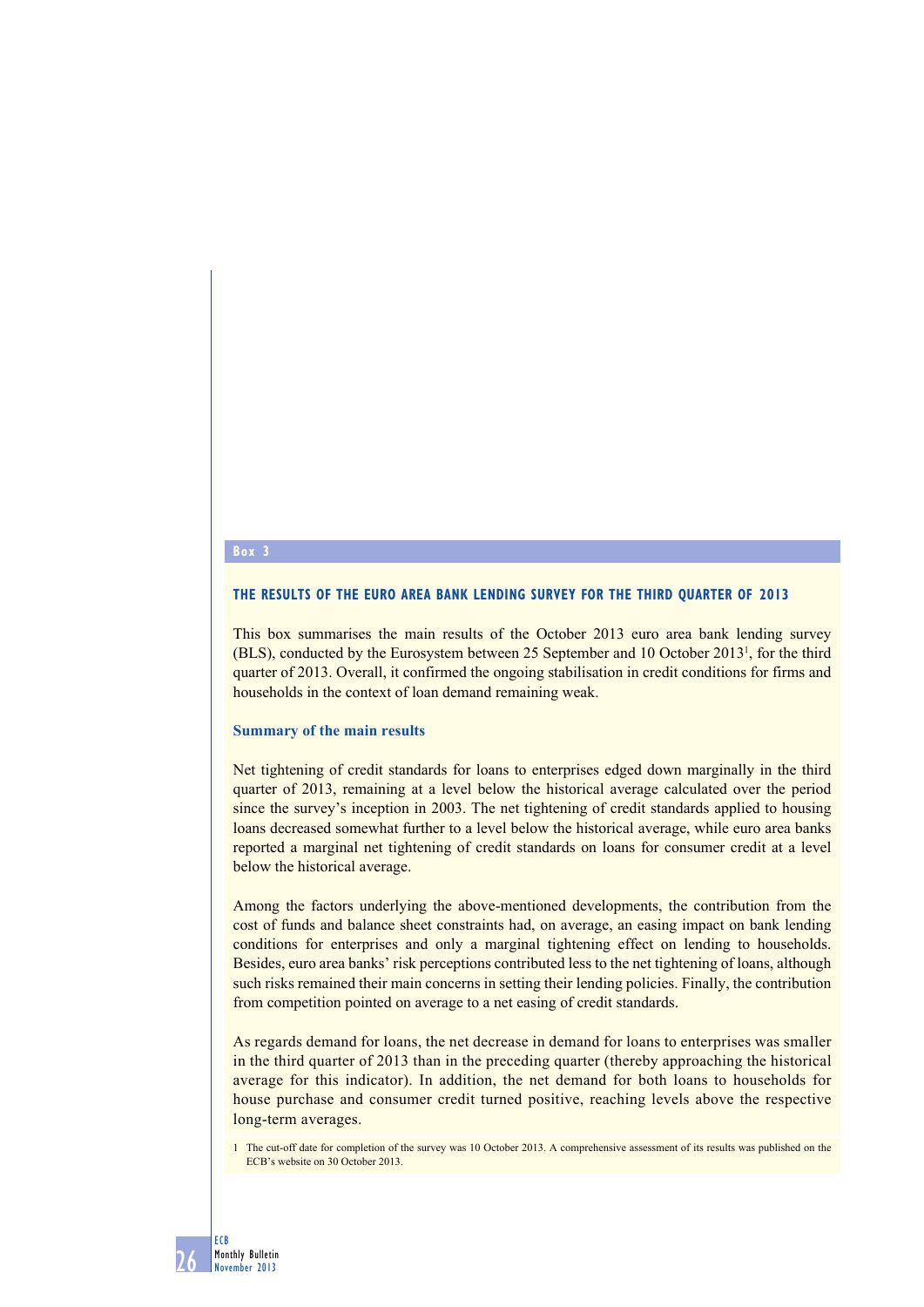#### **eConomiC and monetary develoPments**

Monetary and financial developments

Looking ahead, the banks participating in the survey expect a net easing of credit standards for both corporate and consumer credit loans in the fourth quarter of 2013, but anticipate unchanged credit standards for housing loans. They also expect positive net demand for all loan categories.

#### **Loans and credit lines to enterprises**

In the third quarter of  $2013$  the net percentage<sup>2</sup> of euro area banks reporting a net tightening of credit standards stood at 5%, down from 7% in the previous survey round (see Chart A). At the time of the previous survey round, participating banks expected a slightly smaller degree of net tightening in credit standards  $(1\%)$ .

With regard to developments by firm size, in the third quarter of 2013 overall net tightening of credit standards was broadly unchanged for both loans to large firms (5%, compared with 3% in the second quarter) and loans to small and medium-sized enterprises  $(SMEs)$  (4%, compared with 5% in the second quarter). In terms of maturity, net tightening of credit standards remained broadly unchanged for short-term loans in the third quarter of 2013 (3%, compared with  $4\%$  in the second quarter), but declined considerably for long-term loans (to  $5\%$ , down from  $10\%$ ).

Looking at the underlying factors, for the first time since the third quarter of 2009 euro area banks reported that, on average, cost of funds and balance sheet constraints had contributed to a slight net easing of credit standards. This resulted from a lower contribution of the net tightening of costs related to banks' capital positions  $(3\%, \text{ down from } 5\% \text{ in the second quarter of } 2013)$ , as well as

2 The net percentage refers to the difference between the proportion of banks reporting that credit standards have been tightened and the proportion reporting that they have been eased. A positive net percentage indicates that banks have tended to tighten credit standards (net tightening), whereas a negative net percentage indicates that banks have tended to ease credit standards (net easing).



# **Chart a Changes in credit standards applied to the approval of loans or credit lines**

Notes: In panel (a), the net percentages refer to the difference between the sum of the percentages for "tightened considerably" and<br>"tightened somewhat" and the sum of the percentages for "eased somewhat" and "eased consi "Actual" values refer to the period in which the survey was conducted. and the percentage reporting that it contributed to easing. "Actual" values "Expected" values refer to the expected changes over the next three months.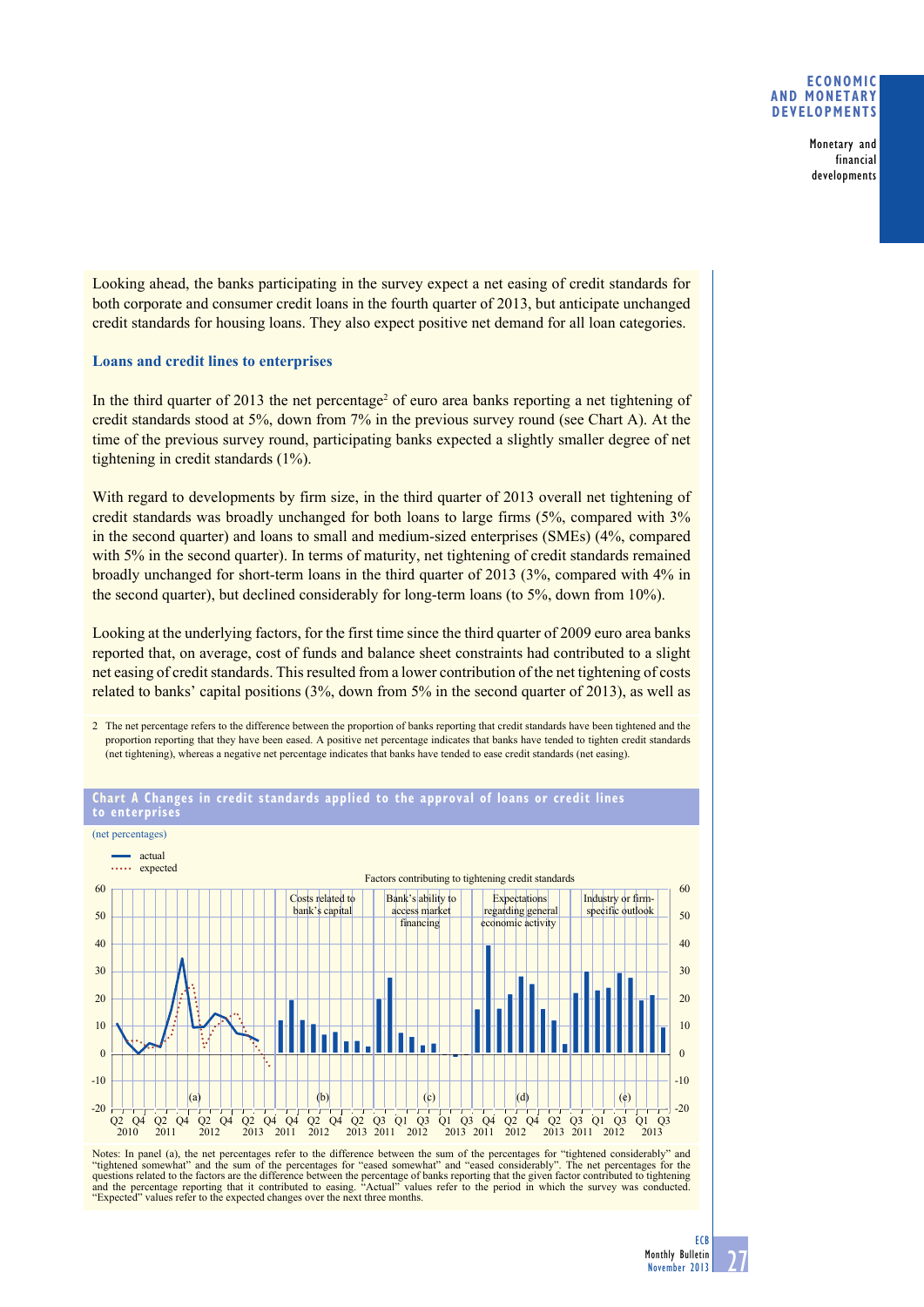

Note: The net percentages refer to the difference between the sum of the percentages for "tightened considerably" and "tightened somewhat" and the sum of the percentages for "eased somewhat" and "eased considerably".

an easing contribution from banks' access to market funding  $(-1)$ %, unchanged from the previous quarter) and, in particular, from their liquidity positions  $(-7\%)$ , down from  $-3\%$  in the July round). In addition, the impact of risk perceptions on the tightening of credit standards was reported to have considerably declined, on average, despite remaining the main factor behind the net tightening. Specifically, the decline in the impact of risk perceptions was mainly caused by banks having less pessimistic expectations regarding general economic activity (a net percentage of 4%, down from 12%) and regarding the industry or firm-specific outlook  $(10\%$ , down from 22%). For the risk on collateral demanded, banks reported a small decrease in the tightening impact on credit standards (to  $4\%$ , down from  $6\%$ ). Finally, competitive pressures were reported to have contributed to a net easing of credit standards in the third quarter of 2013, broadly unchanged from the previous survey round.

The developments in the net tightening of credit standards on loans to enterprises in the third quarter of 2013 translated into a further narrowing of margins on average-risk loans and a smaller widening of margins on riskier loans (see Chart B). For most of the non-price credit terms and conditions, euro area banks reported reduced net tightening, whereas for loan covenants they reported marginal net easing for the first time since the second quarter of 2007.

Looking ahead to the fourth quarter of 2013, on balance, euro area banks expect an easing of credit standards for loans to enterprises (-5%) for the first time since the fourth quarter of 2009. Looking at firm size, euro area banks expect a slight net easing of credit standards for loans to SMEs  $(-3%)$  and a marginal net easing for loans to large firms  $(-1%)$ . Looking at loan maturity, banks expect a net easing of credit standards for short-term loans  $(-6%)$  and unchanged credit standards for long-term loans  $(0\%)$ .

Turning to demand, in the third quarter of 2013 the net decline in demand for loans to enterprises abated in comparison with that reported in the previous survey round (to  $-12\%$ , compared with -18%; see Chart C). Similar developments were also recorded across loan sizes and maturities.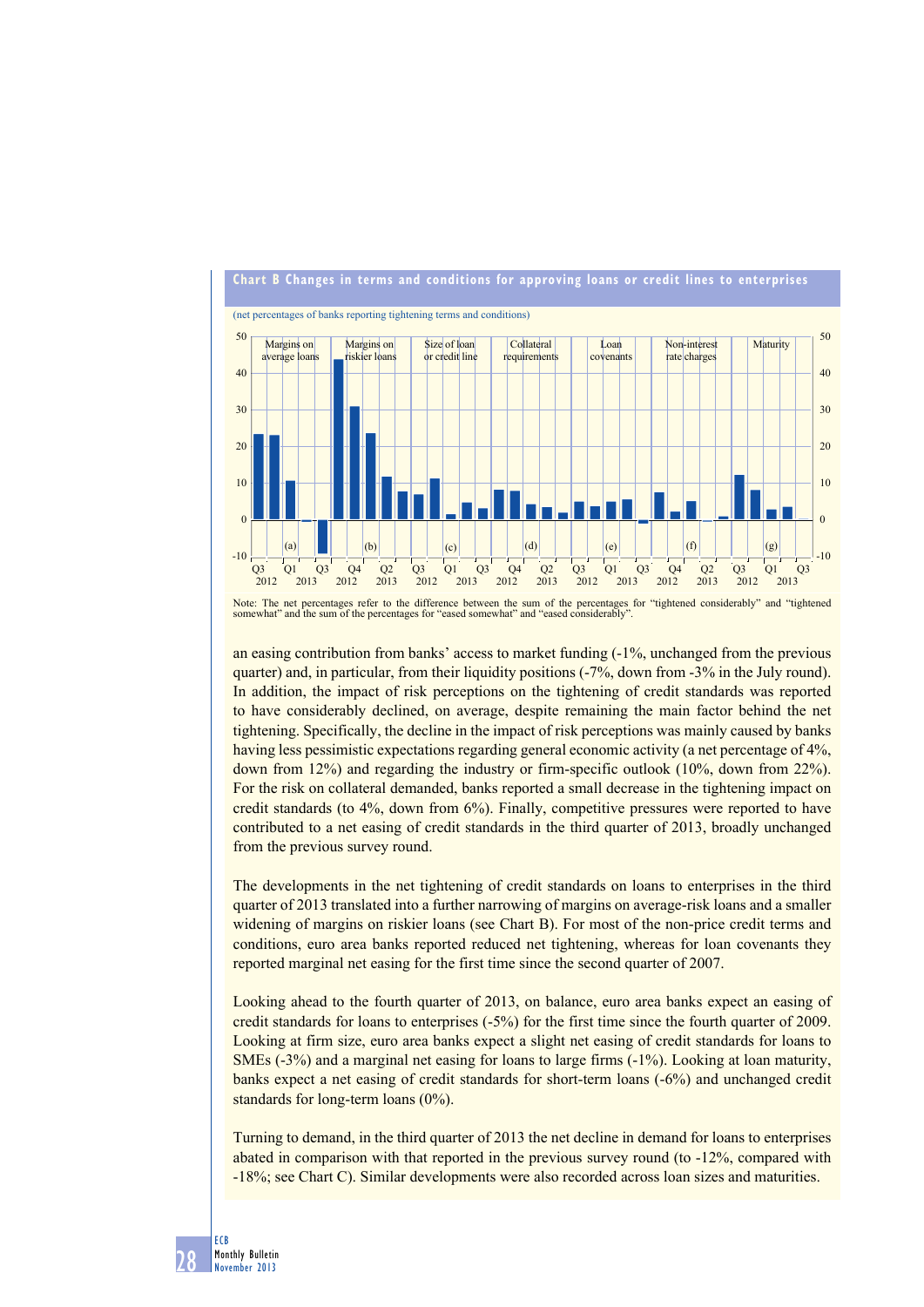#### **eConomiC and monetary develoPments**

Monetary and financial developments



Notes: In panel (a), the net percentages refer to the difference between the sum of the percentages for "increased considerably" and "increased somewhat" and the sum of the percentages for "decreased somewhat" and "decreased considerably". The net percentages for<br>the questions related to the factors are the difference between the percentage of banks rep increase in demand and the percentage reporting that it contributed to a decline. "Actual" values refer to the period in which the survey<br>was conducted. "Expected" values refer to the expected changes over the next three m

As in the previous quarter, the net fall in demand was driven mainly by the negative impact of reduced fixed investment  $(-21\%$ , from  $-27\%$  on financing needs. Other financing needs, such as those arising from mergers and acquisitions  $(-1\%$ , compared with  $-2\%$  in the second quarter of 2013), continued to contribute to the net decline in demand, while financing needs for inventories and working capital, as well as for debt restructuring, had a positive impact on loan demand  $(2\%$  and  $16\%$  respectively, compared with  $3\%$  and  $15\%$  respectively in the second quarter of 2013). On average, the contribution from the use of alternative sources of finance to the net decline in demand remained broadly unchanged in comparison with the previous survey round.

Looking ahead, banks expect a net increase in demand for loans to enterprises in the fourth quarter of 2013 (2%). Similarly, a net increase in demand is expected for loans to SMEs (2%), loans to large firms  $(3%)$ , and for short-term loans  $(6%)$ , while a net decline in demand is expected for long-term loans  $(-3%)$ .

#### **Loans to households for house purchase**

The net percentage of banks reporting a tightening of credit standards on loans to households for house purchase declined to  $3\%$  in the third quarter of 2013, from 7% in the second quarter (see Chart D). This decrease was in line with what respondents expected in the previous survey round  $(4%).$ 

Banks' cost of funds and balance sheet constraints had a marginal net tightening effect on credit standards for loans to households for house purchase in the third quarter of 2013 (1%, down from 5% in the second quarter). At the same time, the net tightening impact of the general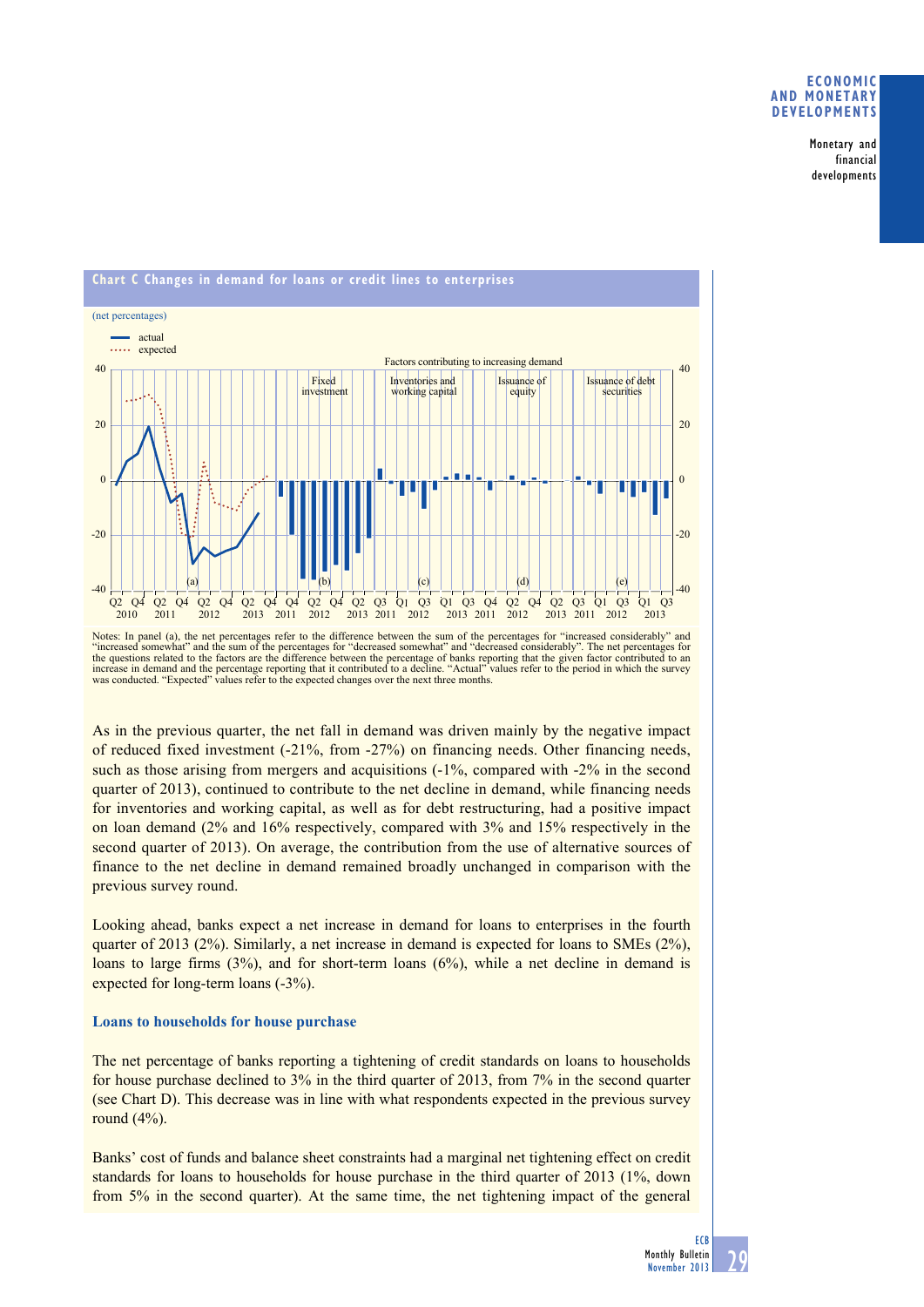

economic outlook  $(2\%$ , down from  $6\%)$  and housing market prospects  $(8\%$ , down from  $11\%)$ on credit standards for housing loans decreased further in the third quarter of 2013. Finally, competitive pressures were reported, all in all, to have contributed to unchanged credit standards.

Most price and non-price terms and conditions applied to housing loans were tightened less, or even eased, in the third quarter of 2013. Euro area banks reported an easing of margins on average loans in net terms  $(-7\%$ , compared with  $1\%$  in the second quarter), while margins on riskier loans were still tightened in net terms, but to a considerably lower degree than in the second quarter  $(4\%$ , down from  $13\%)$ . Responses regarding non-price terms and conditions pointed to a decline in the net tightening for collateral requirements, loan maturity and non-interest rate charges, whereas banks reported a small net increase in tightening for loan-tovalue ratios.

Looking ahead, banks expect broadly unchanged credit standards for loans for house purchase in net terms in the fourth quarter of 2013.

Turning to loan demand, euro area banks reported a net increase in demand for housing loans  $(5\%$ , compared with -2% in the second quarter of 2013; see Chart E) for the first time since the fourth quarter of 2010. Regarding the factors affecting demand in the third quarter, housing market prospects contributed positively to the net demand  $(3\%$ , from -6% in the second quarter), while all other factors – such as consumer confidence  $(-5\%$ , compared with  $-21\%$ , nonhousing-related consumption  $(-6\%$ , compared with  $-7\%$  and the use of household savings as an alternative source of finance  $(-5\%$ , compared with  $-10\%$  – continued to contribute to a net decrease. At the same time, these negative contributions declined.

Looking ahead, banks continue to expect demand for housing loans to remain positive (10%).

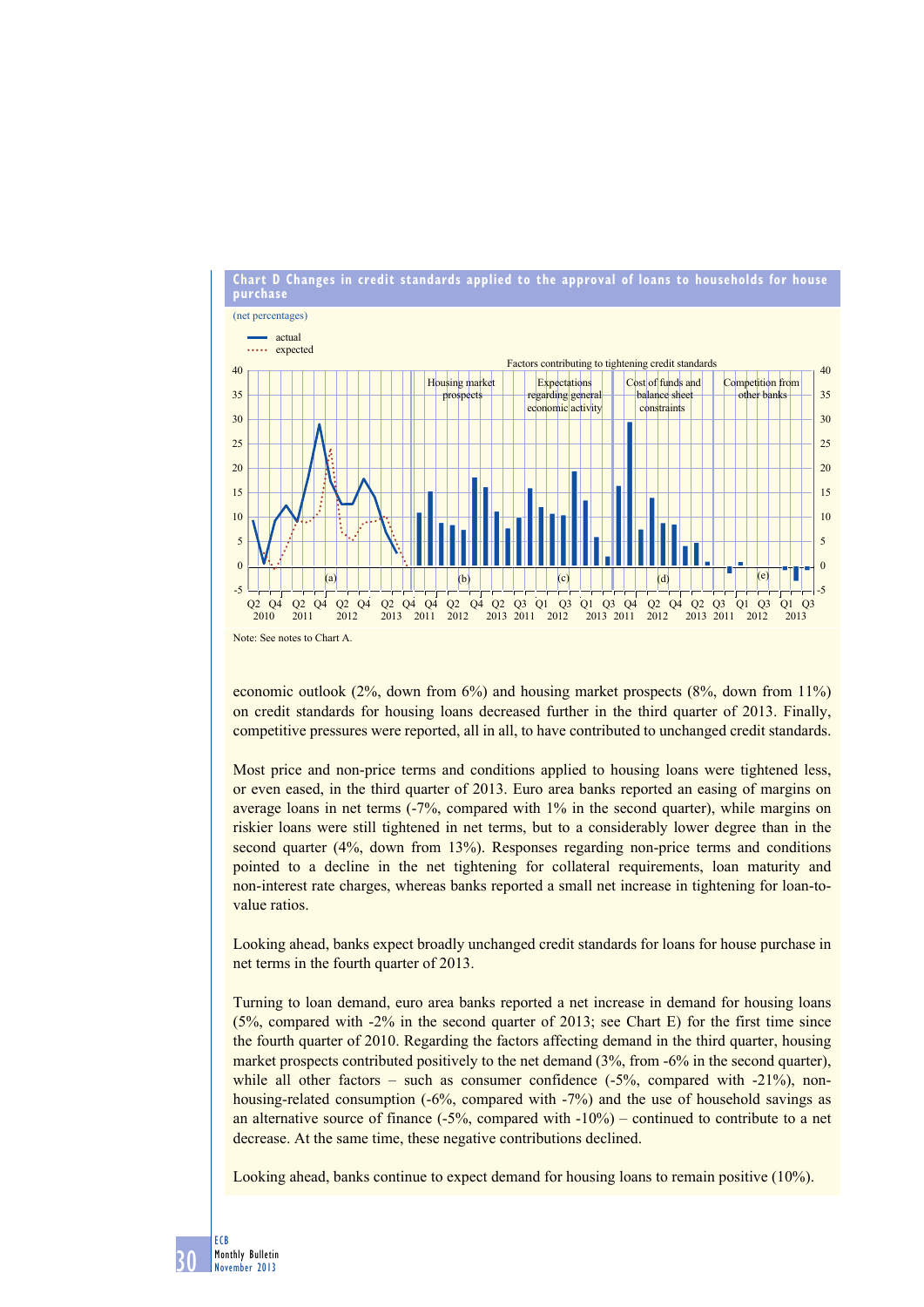#### **eConomiC and monetary develoPments**

Monetary and financial developments



## **Consumer credit and other lending to households**

After a slight net easing in the previous round, euro area banks reported a marginal net tightening of credit standards for consumer credit in the third quarter of 2013 (1%, from -2%; see Chart F). Pressures emerging from the cost of funds and balance sheet constraints remained broadly

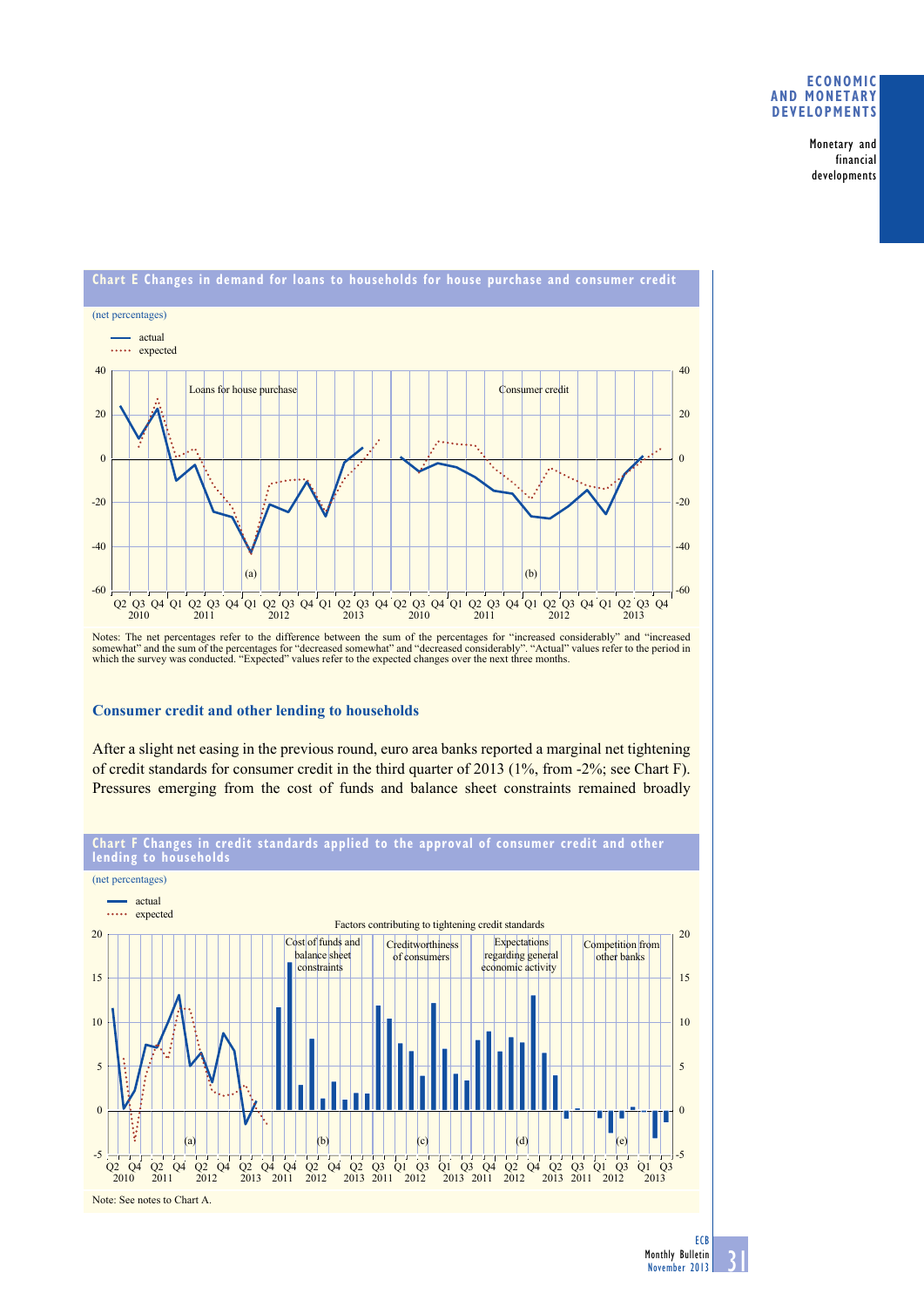unchanged in the third quarter. At the same time, on average, banks' risk perceptions contributed less to the net tightening, while competitive pressures continued to contribute to a net easing.

Turning to the terms and conditions for approving consumer credit, euro area banks reported unchanged margins on average loans, following a narrowing of margins in the second quarter ( $0\%$ , up from -3% in the second quarter of 2013), and a continued small net widening of margins on riskier loans  $(3\%$ , compared with  $2\%$  in the second quarter). In addition, the net tightening of non-price terms and conditions on consumer credit remained mostly unchanged.

Looking ahead, euro area banks expect a slight net easing in credit standards on consumer credit and other lending to households for the fourth quarter of 2013.

In the third quarter of 2013, the banks surveyed reported a marginal net increase in demand for consumer credit  $(1\%$ , up from  $-7\%$  in the previous quarter; see Chart E). The developments in demand for consumer credit were driven mainly by household spending on durable goods, consumer confidence and household saving all having a smaller negative impact.

Looking ahead to the fourth quarter, euro area banks expect a further net increase in demand for consumer credit (to  $5\%$ ).

#### **Ad hoc question on the impact of market tensions**

As in previous survey rounds, the October 2013 BLS also contained an ad hoc question on banks' access to retail and wholesale funding.



Note: The net percentages are defined as the difference between the sum of the percentages for "deteriorated considerably" and "deteriorated somewhat" and the sum of the percentages for "eased somewhat" and "eased consider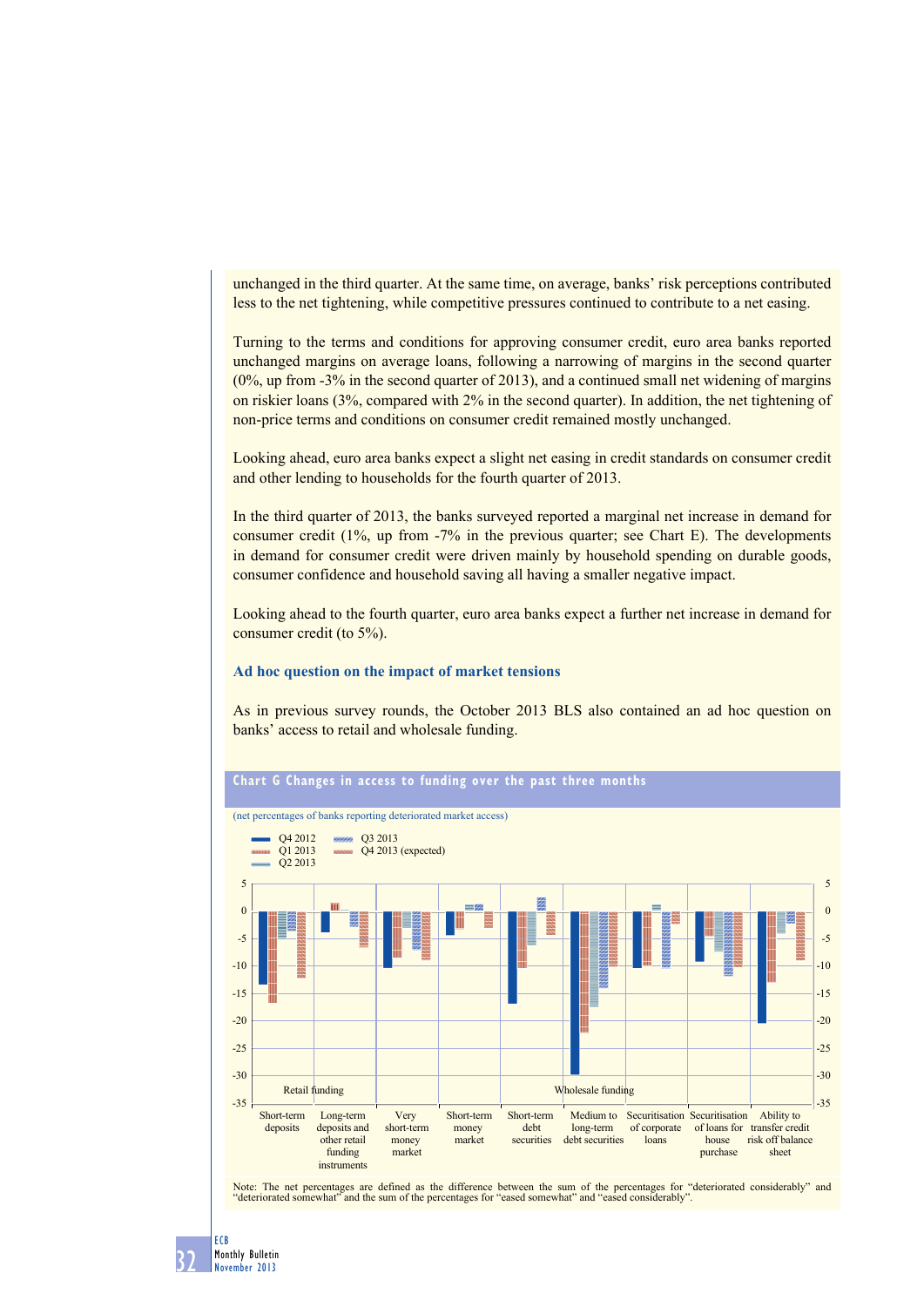#### **Economic and monetary developments**

Monetary and financial developments

On balance, euro area banks continued to report an improvement across all funding categories in net terms in the third quarter of 2013. In most categories, this was somewhat stronger than in the previous quarter (see Chart G). In particular, euro area banks reported a net easing in their access to retail funding (-3%, compared with -2% in the second quarter of 2013), money markets (-3%, compared with -1%), debt securities (-6%, compared with -12%) and securitisation (-8%, compared with -3%). With the exception of debt securities funding, the net easing was more pronounced in the third quarter than in the second.

The further improvement in banks' access to wholesale funding markets was stronger than expected at the time of the previous survey round, particularly for debt securities and securitisation. For retail funding, the improvement was broadly in line with expectations overall.

Looking ahead to the fourth quarter of 2013, euro area banks expect a stronger easing in their access for most categories, with the exception of securitisation.

### **Ad hoc question on the impact of the sovereign debt crisis on banks' funding conditions, credit standards and credit margins**

As in previous survey rounds, the questionnaire for the October 2013 survey also included an ad hoc question aimed at assessing the impact of the sovereign debt crisis on banks' funding conditions, credit standards and credit margins over the three previous months.

Responses to the October 2013 survey indicated that developments in sovereign debt markets contributed on average to an easing of banks' funding conditions in the third quarter of 2013 (see Chart H). Specifically, on balance, 5% and 6% respectively of euro area banks reported that their direct exposure to sovereign debt and the value of their sovereign collateral contributed to an easing in funding conditions (compared with a net easing of 2% and 3% respectively in the second quarter), whereas 3% of the banks signalled that "Other effects" contributed to a net tightening impact (compared with 2% in the previous quarter).

Compared with the previous quarter, the impact of the sovereign debt crisis on banks' credit standards receded further in the third quarter of 2013. While there continued to be a marginal net tightening impact on credit standards for loans to enterprises (1% on average, down from 2% in the second quarter), there has been a marginal net easing impact for loans to households for house purchase and for consumer credit (both -1% on average, down from 1%) for the first time since the introduction of this ad hoc question in the fourth quarter of 2011. At the same time, banks reported that the sovereign debt crisis had an easing impact on their loan margins across all loan categories.